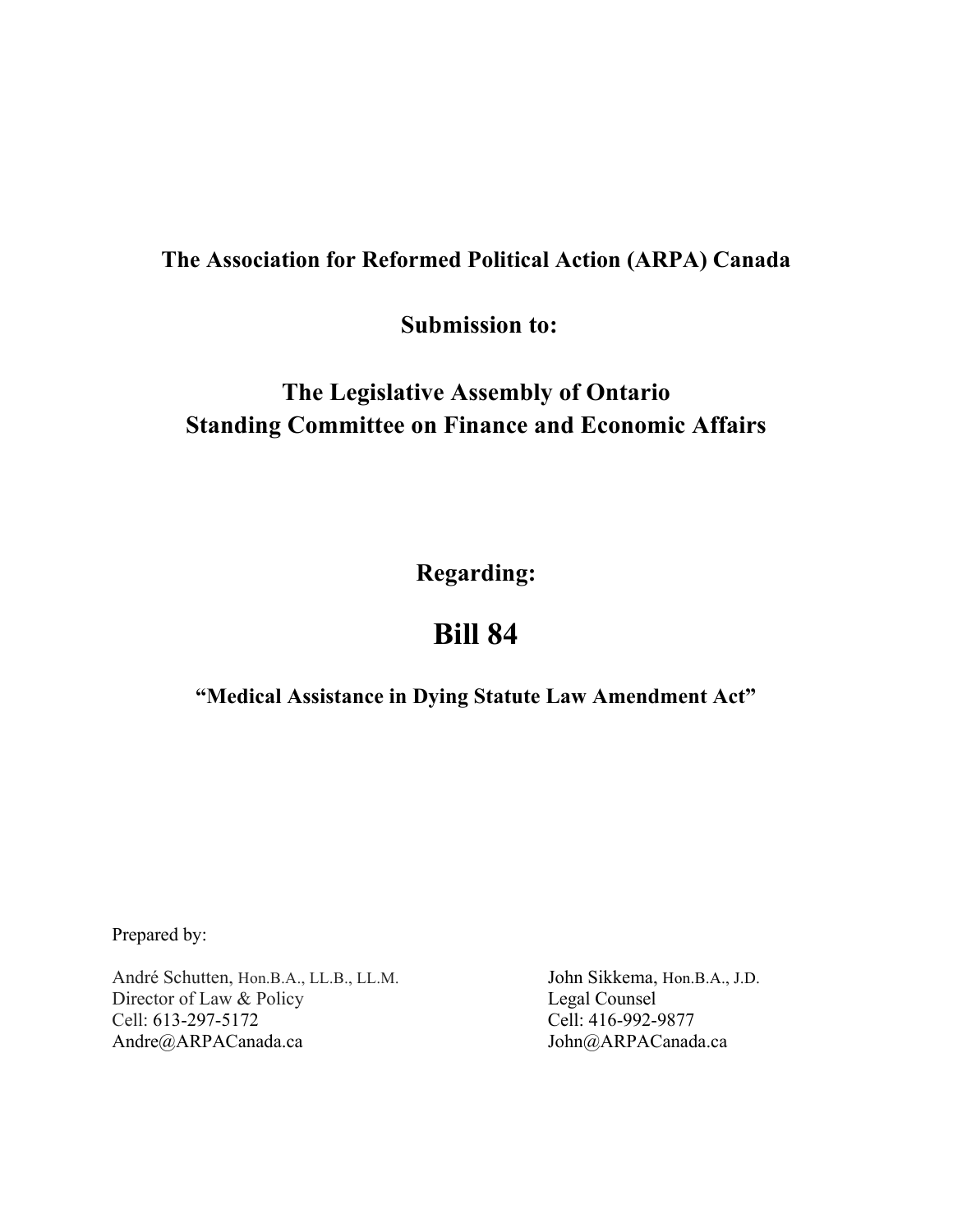## **About ARPA Canada**

The Association for Reformed Political Action (ARPA) Canada is an organization that exists to educate and equip Christians for political engagement and to bring a Christian perspective to all levels and branches of government.

ARPA Canada is a respected voice in the ongoing public discussion surrounding end-of-life care. ARPA was an intervener before the Supreme Court of Canada in the *Carter* case which resulted in the striking down of the Criminal Code prohibitions on assisted suicide. ARPA also made legal and policy submissions to the following panels and committees:

1. The External Panel on Options for a Legislative Response to *Carter*,

2. The Special Joint Committee on Physician-Assisted Dying (Parliament of Canada),

3. The Provincial-Territorial Expert Advisory Group on Physician-Assisted Dying, and

4. The Standing Committee on Justice and Human Rights (Parliament of Canada).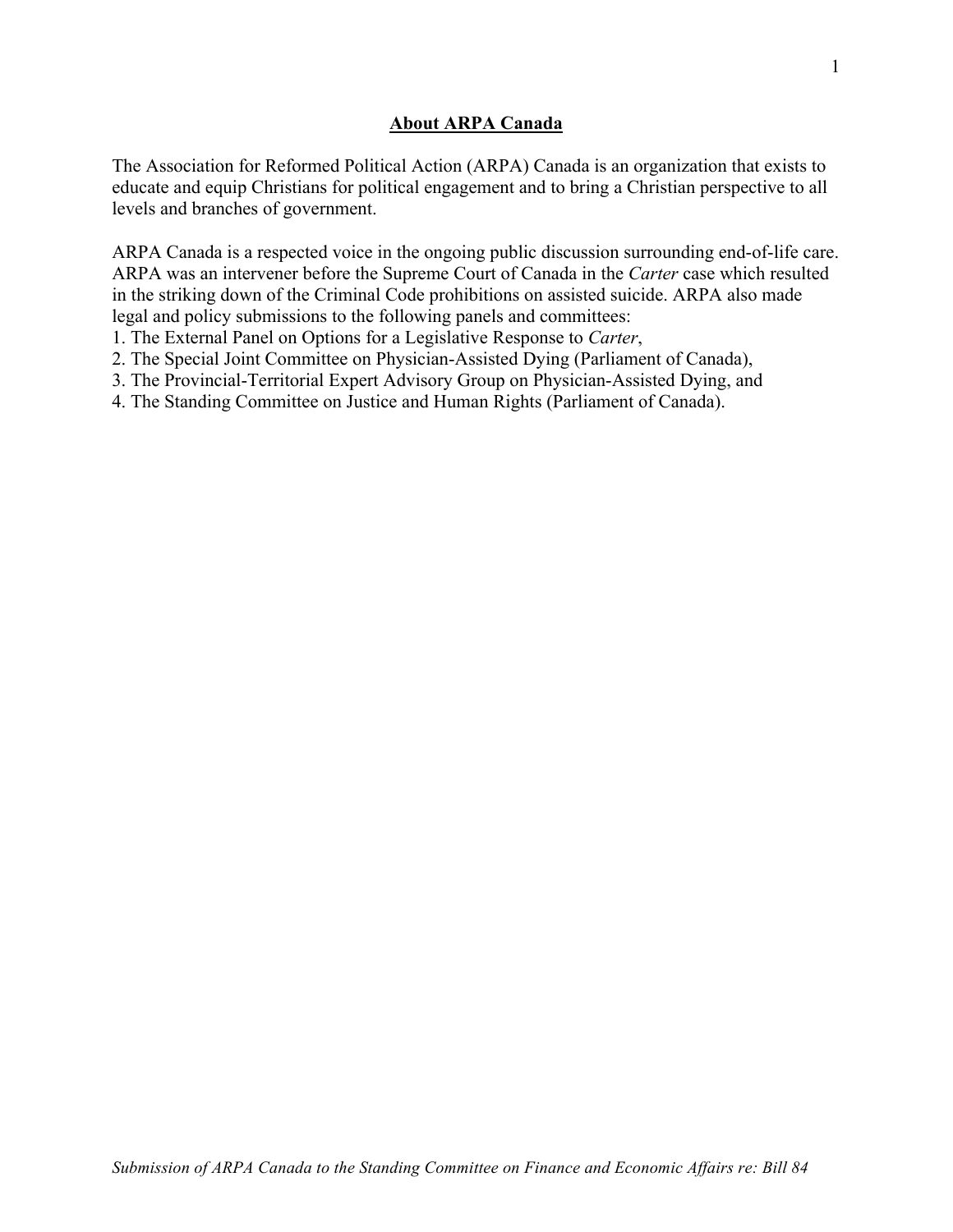### **Scrupulous Monitoring of "MAID" is Necessary**

When the Supreme Court legalized assisted suicide in *Carter* (2015), it responded to concerns about its improper use by quoting the words of the trial judge, who said that the risks of legalized assisted suicide in Canada could be minimized (though not eliminated) through a **"carefully designed system that imposes strict limits that are scrupulously monitored and enforced."** Put another way, *only* through a carefully designed system that is "scrupulously monitored and enforced" can the inherent risks of a legalized assisted suicide regime be minimized. Failure to scrupulously monitor the performance of MAID arguably violates the *Charter* right to life (section 7), by robbing the severely sick or disabled of the equal benefit and protection of the law (section 15).

There is a very real risk that vulnerable people could be victimized by a system that permits deliberately ending the lives of severely sick or disabled. To avoid this risk, *scrupulous monitoring* is required. The Ontario government is right to require physicians to report each and every "medically assisted" death to the coroner and we commend this initiative. However, the reporting requirement needs to be strengthened significantly. The coroner should be able to determine from the content of the notice, at a minimum, some basic information about the circumstances and cause of the person's death.

While the *Criminal Code* now requires some paperwork (a signed second physician's opinion and a signed consent form) to be completed before "medical aid in dying" ("MAID") is performed, it does not require any reporting or monitoring. That is, the *Criminal Code* does not require that physicians report instances of MAID to anyone. Such a requirement is within the provincial government's authority to enact.

The Supreme Court in *Carter* contemplated that the legislative response to its ruling striking down the prohibition on assisted suicide may need to come from both Parliament and provincial legislatures (see para 126). Only the federal government can draw the line between culpable homicide or culpable assistance in suicide on one side and permissible MAID on the other. Provincial governments, however, have an important role in monitoring the provision of MAID by provincially licensed physicians and nurse practitioners, often in provincially licensed facilities, particularly where the criminal law is silent, as it is in this context.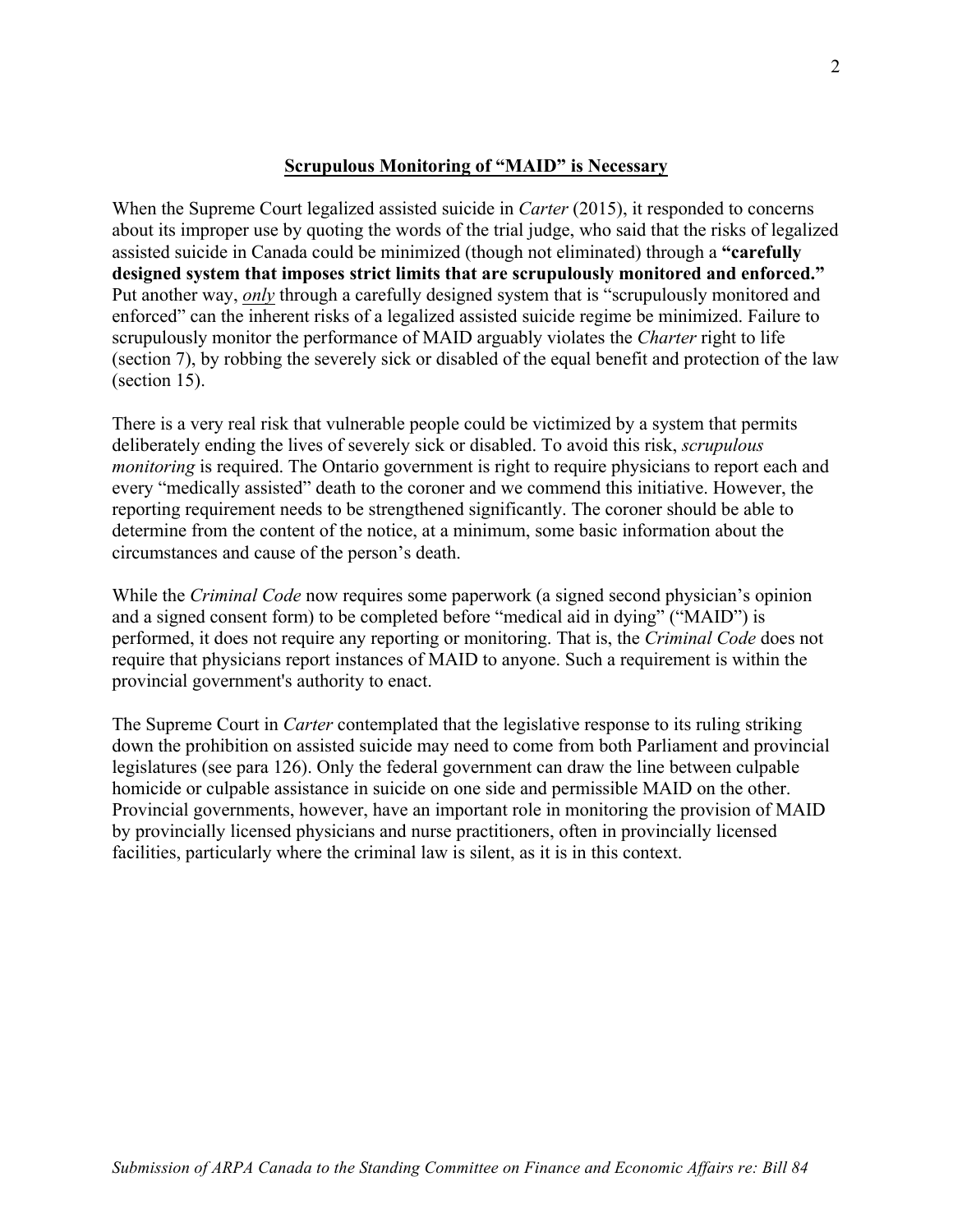## **Recommended Amendments to Bill 84**

ARPA Canada's recommended amendments are modest. They do not require the coroner to investigate every death resulting from MAID. The first amendment simply requires that the MAID provider give copies of paperwork that is already required by the *Criminal Code* to the coroner. The second amendment would permit Ontarians to make access to information requests with respect to the provincial government's provision of MAID without special restrictions beyond the privacy and safety restrictions that are already present in Ontario's access to information legislation.

**Amendment #1**: Strengthen the reporting requirements of Bill 84. Require the physician or nurse practitioner who provided the medical assistance in dying to provide the Coroner with true copies of the following documents:

- 1. The signed statement of the medical practitioner or nurse practitioner who provided the medical assistance in dying stating:
	- a. that the practitioner signing the statement provided the MAID,
	- b. that the deceased patient died as a result of the provision of that MAID,
	- c. the means used for MAID,
	- d. that, in the practitioner's opinion, the deceased met all the criteria under subsection 241.2(1) of the *Criminal Code of Canada* at the time MAID was provided,
	- e. that, in the practitioner's opinion, the safeguards of subsection 241.2(3) of the *Criminal Code* were fully complied with.
- 2. The written request of the patient for MAID, completed pursuant to and in compliance with subsection 241.2(3) of the *Criminal Code*.
- 3. The written opinion of another medical practitioner or nurse practitioner as required by subsection 241.2(3) of the *Criminal Code*.

This amendment to Bill 84 could be made as follows (next page):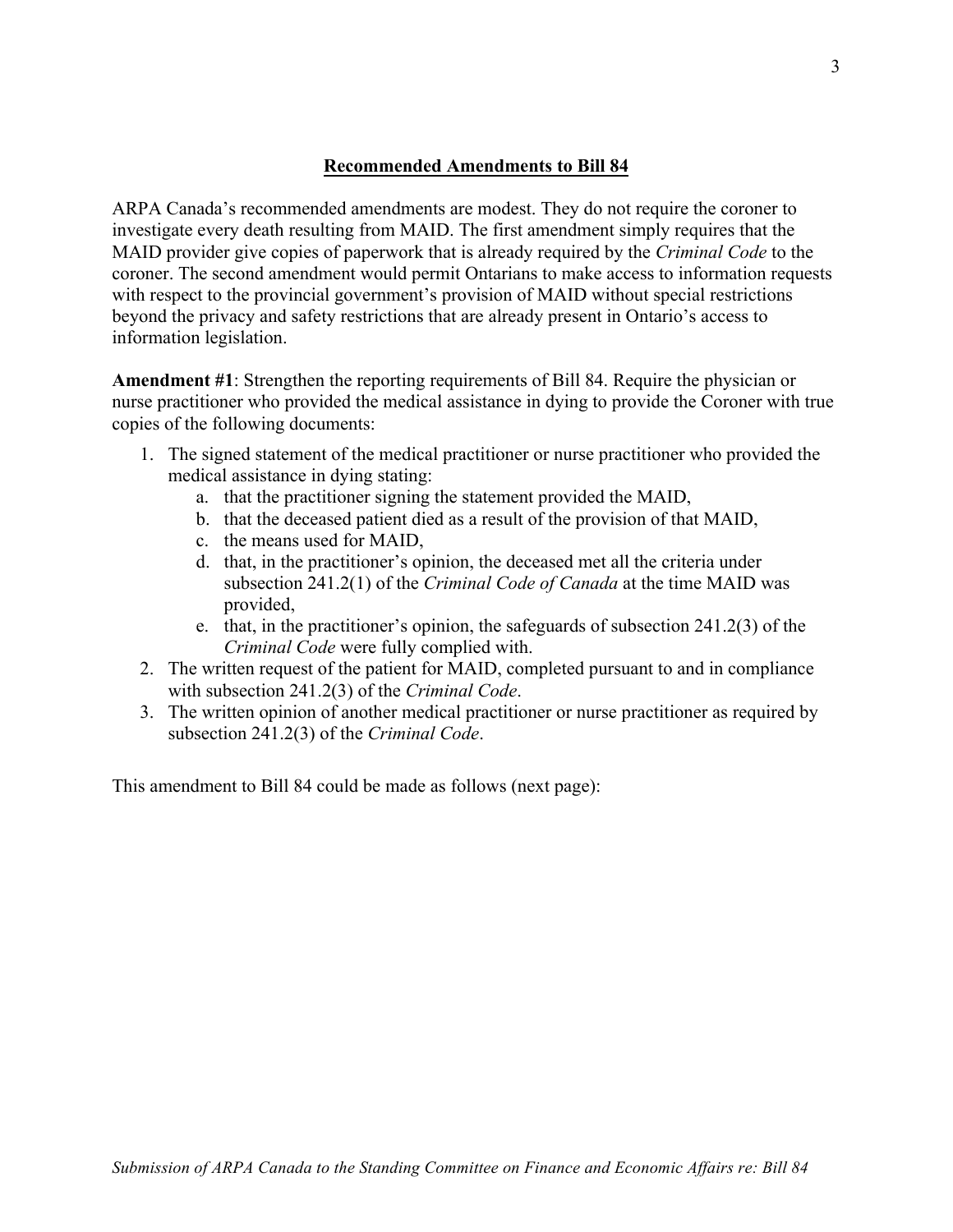#### **1. The** *Coroners Act* **is amended by adding the following section:**

#### **Medical assistance in dying**

 **10.1** (1) Where a person dies as a result of medical assistance in dying, the physician or nurse practitioner who provided the medical assistance in dying shall give notice of the death to a coroner in accordance with subsection (2) and, if the coroner is of the opinion that the death ought to be investigated, or if any information required pursuant to subsection (2) or (3) is not provided, the coroner shall investigate the circumstances of the death and if, as a result of the investigation, the coroner is of the opinion that an inquest ought to be held, the coroner shall hold an inquest upon the body.

#### **Requirements re giving of notice**

 (2) The physician or nurse practitioner who provided the medical assistance in dying shall provide the coroner with true copies of the following documents:

(a) A signed statement of the medical practitioner or nurse practitioner who provided the medical assistance in dying, stating:

(i) that the reporting practitioner provided medical assistance in dying to the person whose death is being reported;

(ii) the full legal name and age of the person whose death is being reported;

(iii) the date and time that the person whose death is being reported died;

(iv) that the person whose death is being reported died as a result of the reporting practitioner's provision of medical assistance in dying;

(v) the means used for providing medical assistance in dying;

(vi) the underlying grievous and irremediable medical condition or conditions which the person whose death is being reported had at the time that medical assistance in dying was provided;

(vii) that, in the practitioner's opinion, the person whose death is being reported met all of the criteria under subsection 241.2(1) of the *Criminal Code* at the time medical assistance in dying was provided; and

(viii) that, in the practitioner's opinion, the safeguards of subsection 241.2(3) of the *Criminal Code* were fully complied with before medical assistance in dying was provided; and

(b) A certified copy of the written request for medical assistance in dying of the person whose death is being reported, completed pursuant to and in compliance with subsection 241.2(3) of the *Criminal Code*; and

(c) A certified copy of the written opinion of another medical practitioner or nurse practitioner, completed pursuant to and in compliance with subsection 241.2(3) of the *Criminal Code*.

#### **Same**

 $(2)(3)$  The physician or nurse practitioner who provided the medical assistance in dying shall further provide the coroner any information about the facts and circumstances relating to the death that the coroner considers necessary to form an opinion about whether the death ought to be investigated, and any other person who has knowledge of the death shall provide such information on the request of the coroner.

#### **Non-application of clause 10 (1) (f)**

 $(3)$  (4) Clause 10 (1) (f) does not apply in respect of a deceased person who died as a result of medical assistance in dying.

#### **Review**

 (4) (5) The Minister shall, within two years after the *Medical Assistance in Dying Statute Law Amendment Act, 2016* receives Royal Assent, establish a process to review the provisions of this section. **Definitions**

## $(5)(6)$  In this section,

"medical assistance in dying" means medical assistance in dying within the meaning of section 241.1 of the *Criminal Code*(Canada); ("aide médicale à mourir")

"nurse practitioner" means a registered nurse who holds an extended certificate of registration under the *Nursing Act, 1991*; ("infirmière praticienne ou infirmier praticien")

"physician" means a member of the College of Physicians and Surgeons of Ontario. ("médecin")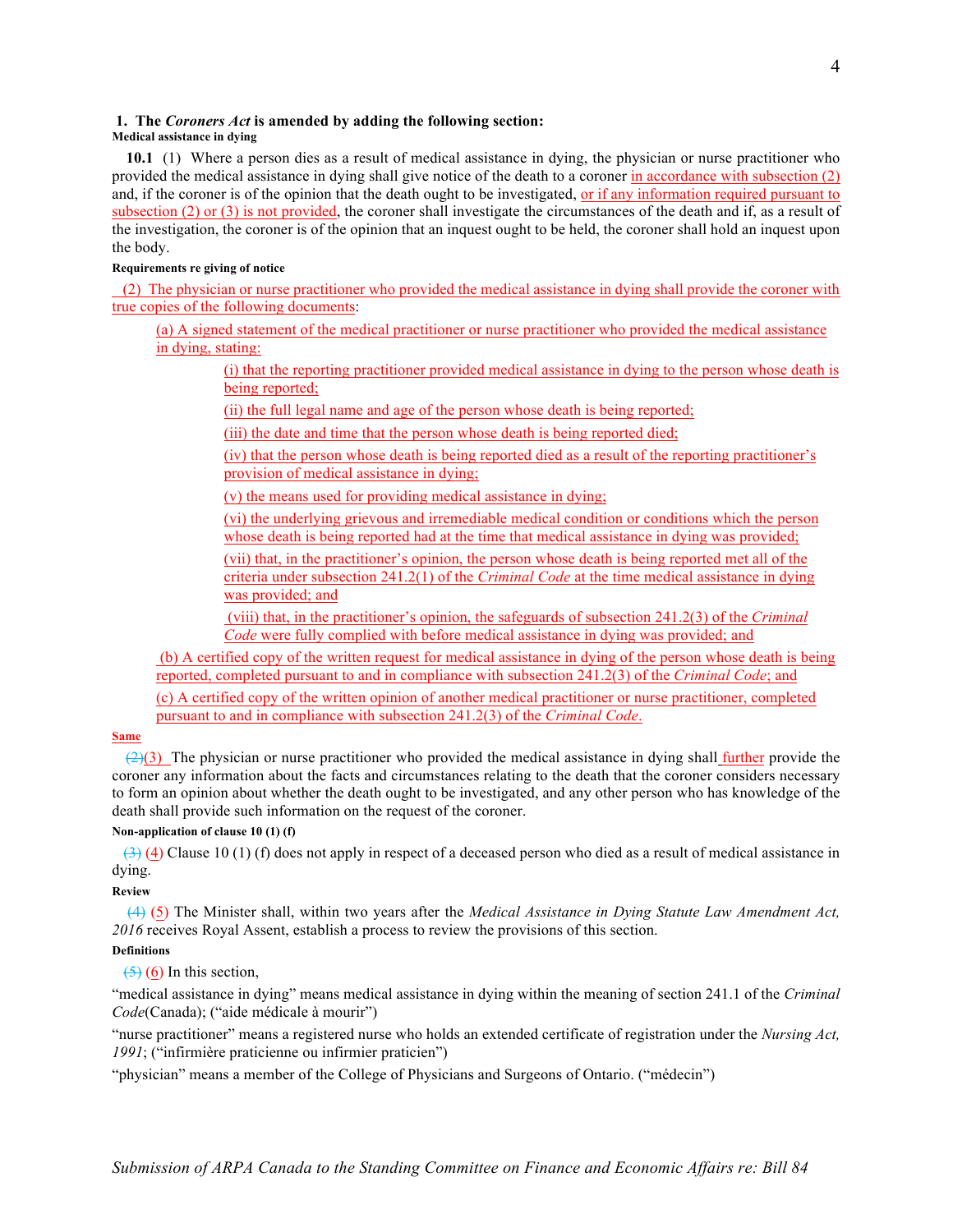**Amendment #2**. Remove sections 3 and 4 of the bill (which amend the *Freedom of Information and Protection of Privacy Act* and the *Municipal Freedom of Information and Protection of Privacy Act*, respectively).

Rationale for removal:

- These amendments to *FIPPA* and *MFIPPA* are unnecessary and reduce government transparency and accountability. Bill 84 would hinder third parties' ability to monitor the Ontario government's provision of medically assisted dying as a publicly funded health care service.
- Bill 84 limits freedom of expression, which the Supreme Court found includes a derivative right to freedom of information (see *Criminal Lawyers Association*  $(2010)$ ).
- The *Personal Health Information Privacy Act* already protects "personal health information", which is very broad, as defined in s. 4 of *PHIPA* (see Appendix A). Personal health information is not subject to or accessible through FIPPA or MFIPPA
- As for identifying information about health care employees, it is already protected by existing provisions in *FIPPA* (s. 21) and *MFIPPA* (s. 14).
- As for information that relates to identifiable hospitals, which are subject to FIPPA, there are existing protections in FIPPA that permit refusal to disclose information where there is a reasonable expectation of harm. See particularly, s.  $14(1)(e)$  and (i), and s. 20 of *FIPPA*, in Appendix B. (*MFIPPA* does not apply to hospitals, but has similar provisions: s.  $8(1)(e)$  and (i) and s. 13.)
- Having access to hospital-specific data regarding the provision of "medical assistance in dying" or "MAID", which the above provisions of Bill 84 would preclude, is important. For example, such data may reveal that MAID is being used disproportionately in certain areas, which is important information for monitoring and improving public policy.
- No other medical service is excluded from access to information legislation, except abortion (the abortion exclusion is currently the subject of a *Charter* challenge).

The Information and Privacy Commissioner of Ontario recommends in its submission to this Committee that the definition of "identifying information" be amended so that only information about individuals, not facilities, would be excluded. ARPA Canada agrees that changing sections 3 and 4 of Bill 84 in this way would be a major improvement, although we believe that sections 3 and 4 of Bill 84 are simply unnecessary.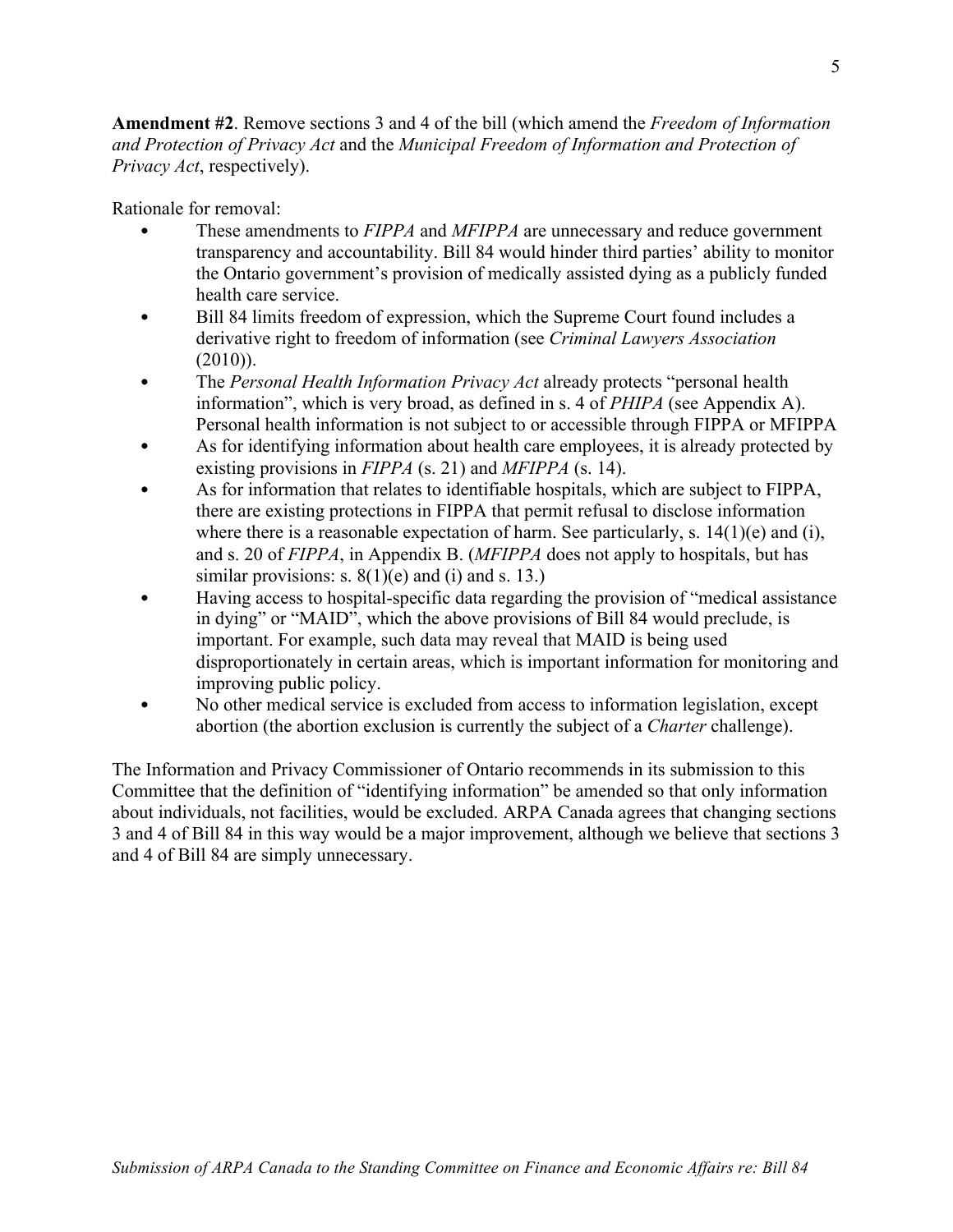#### **Appendix A – Section 4 of** *PHIPA*

#### **Personal health information**

**4.** (1) In this Act,

"personal health information", subject to subsections (3) and (4), means identifying information about an individual in oral or recorded form, if the information,

- (a) relates to the physical or mental health of the individual, including information that consists of the health history of the individual's family,
- (b) relates to the providing of health care to the individual, including the identification of a person as a provider of health care to the individual,
- (c) is a plan of service within the meaning of the *Home Care and Community Services Act, 1994* for the individual,
- (d) relates to payments or eligibility for health care, or eligibility for coverage for health care, in respect of the individual,
- (e) relates to the donation by the individual of any body part or bodily substance of the individual or is derived from the testing or examination of any such body part or bodily substance,
- (f) is the individual's health number, or
- (g) identifies an individual's substitute decision-maker. 2004, c. 3, Sched. A, s. 4 (1); 2007, c. 8, s. 224 (6); 2007, c. 10, Sched. H, s. 2.

#### **Identifying information**

(2) In this section,

"identifying information" means information that identifies an individual or for which it is reasonably foreseeable in the circumstances that it could be utilized, either alone or with other information, to identify an individual. 2004, c. 3, Sched. A, s. 4 (2).

#### **Mixed records**

(3) Personal health information includes identifying information that is not personal health information described in subsection (1) but that is contained in a record that contains personal health information described in that subsection. 2009, c. 33, Sched. 18, s. 25 (3).

#### **Exception**

(4) Personal health information does not include identifying information contained in a record that is in the custody or under the control of a health information custodian if,

- (a) the identifying information contained in the record relates primarily to one or more employees or other agents of the custodian; and
- (b) the record is maintained primarily for a purpose other than the provision of health care or assistance in providing health care to the employees or other agents.